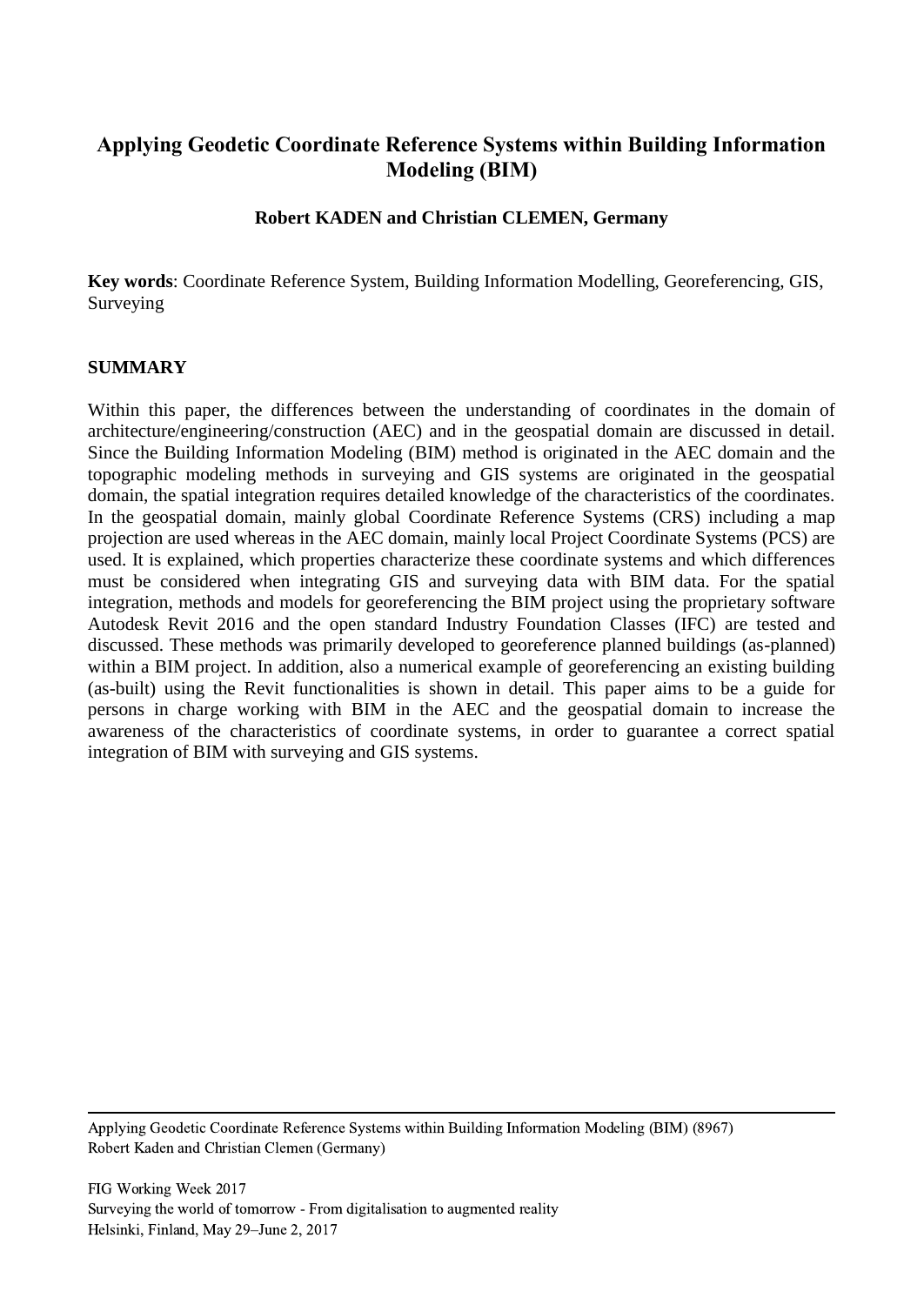# **Applying Geodetic Coordinate Reference Systems within Building Information Modeling (BIM)**

#### **Robert KADEN and Christian CLEMEN, Germany**

### **1. INTRODUCTION**

In the field of architecture and civil engineering, digitalization has been developed from a 2D geometry representation to an object oriented 3D information modeling, called Building Information Modeling (BIM). The scope of BIM is the continuous use of digital building models within all phases of a building life cycle, from the planning phase through the operation phase to the final demolition phase. The so called BIM method is coming more and more into practice and leads thereby to a comprehensive change of working techniques and working methods within the building industry. In Germany, the Government acknowledged BIM as a major step towards utilizing the opportunities presented by digitalization. In December 2015, Alexander Dobrindt, Federal Minister of Transport and Digital Infrastructure, officially announced that the use of BIM will be mandatory for all transportation projects by the end of 2020 (BMVI, 2015). Especially for large, elongated projects such as roads and railways but also for ordinary building projects, the characteristics of projected geodetic Coordinate Reference Systems (CRS) cannot be ignored by architects and civil engineers. Especially in the design phase, GIS data and location plans serve as a basis for BIM projects and must be integrated correctly (Clemen and Manthe, 2016). Also surveyors will have to deal more and more with BIM data, e.g. deliver BIM conformable as-built models, location plans or extracting set-out coordinates from BIM projects during the construction phase.

#### **2. COORDINATE SYSTEM PARADIGMS**

In the past, many different coordinate systems has been defined and applied within the different technical domains such as the mechanical engineering, computer graphics, geospatial, facilities management and architecture/engineering/construction (AEC) domains. The different coordinate definitions follow different paradigms in accord with the requirements of each particular domain and lead to a different understanding of coordinates. However, due to the digitalization of work processes in the AEC domain, e.g. by using CAD or BIM methods, digital topographic and building data need to be integrated during the planning and construction phase of buildings and structures. GIS data and survey plans represented in geodetic coordinates flow into the BIM and survey stakeout data need to be exported. The common used coordinate systems within the geospatial domain and the AEC domain are now explained.

#### **2.1 Coordinate Reference Systems (CRS) in the Geospatial Domain**

During the last decades, a number of software systems has been developed to manage, store and represent geo data, i.e. geodetic CAD and GIS systems. A common Coordinate Reference System (CRS) used in the geospatial domain consists of two components, a physical part which is the geodetic datum and a mathematical part which is the coordinate system, shown in figure 1 (ISO19111, 2007).

 Applying Geodetic Coordinate Reference Systems within Building Information Modeling (BIM) (8967) Robert Kaden and Christian Clemen (Germany)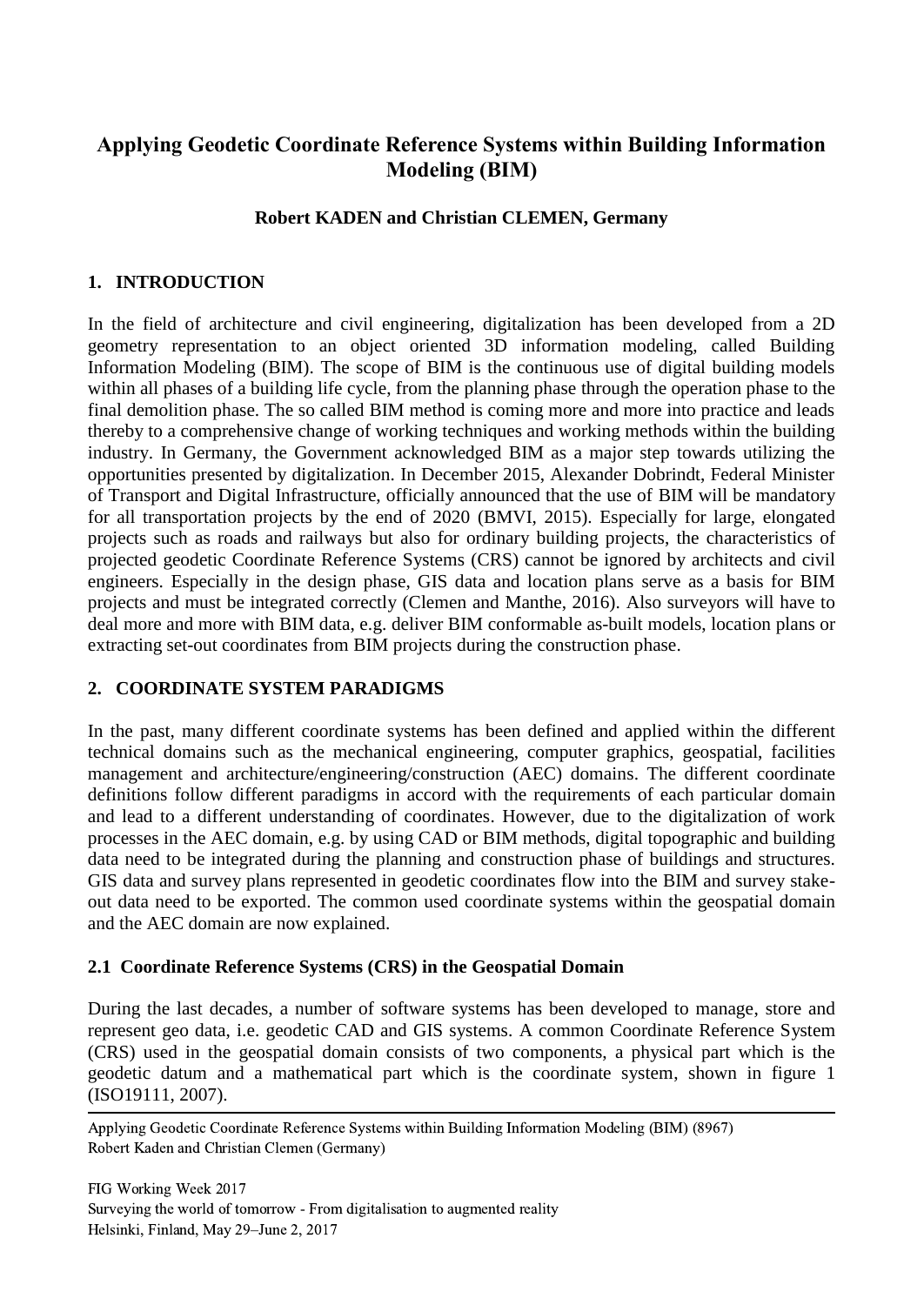

Fig. 1: Components of a Coordinate Reference System (CRS) in the geospatial domain

A geodetic datum describes the exact position, the extent and the orientation of a reference ellipsoid within the body of the earth, using data and a set of parameters consisting of fixed points and their coordinates. Worldwide, many different definitions of ellipsoids exist as mathematical substitute figures for the earth. While a local reference ellipsoid is best fitted to a specific region or country, the global ellipsoid represent the entire body of the earth. In Germany, the geodetic datum is based on the ellipsoid developed by Bessel, which defines the Potsdam datum (PD). The 1984 World Geodetic System (WGS84) describes a global reference system. In order to unify the various systems, the European Terrestrial Reference System (ETRS89) has been defined using the ellipsoid Geodetic Reference System (GRS80). For the conversion from a former German coordinate reference system based on the Potsdam Datum, e.g. RD83, to UTM coordinates, based on the European Terrestrial Reference System, a datum change from PD to ETRS89 is necessary. To determine real locations on the Earth surface, reference points must be defined. They form the reference frame and link the coordinates with actually measured positions on the earth.

In order to quantify positions on the earth with respect to the reference ellipsoid, a coordinate system has to be defined. A coordinate system is a mathematical-geometric arrangement system to facilitate referencing of geographic data. This can be realized by global ellipsoidal (latitude, longitude) or global Cartesian coordinates (X,Y,Z) as well as by a projection of the global coordinates to plane coordinates (projected coordinates). The advantage of using projected coordinates are that the axes are right-angled and with a uniform metric division (Cartesian systems) so that the Euclidean metric can be applied in the horizontal plane. Commonly used coordinate systems in geodesy and GIS are the Transverse Mercator (TM) or the Universal Transvers Mercator (UTM) projection, shown in figure 2.

 Applying Geodetic Coordinate Reference Systems within Building Information Modeling (BIM) (8967) Robert Kaden and Christian Clemen (Germany)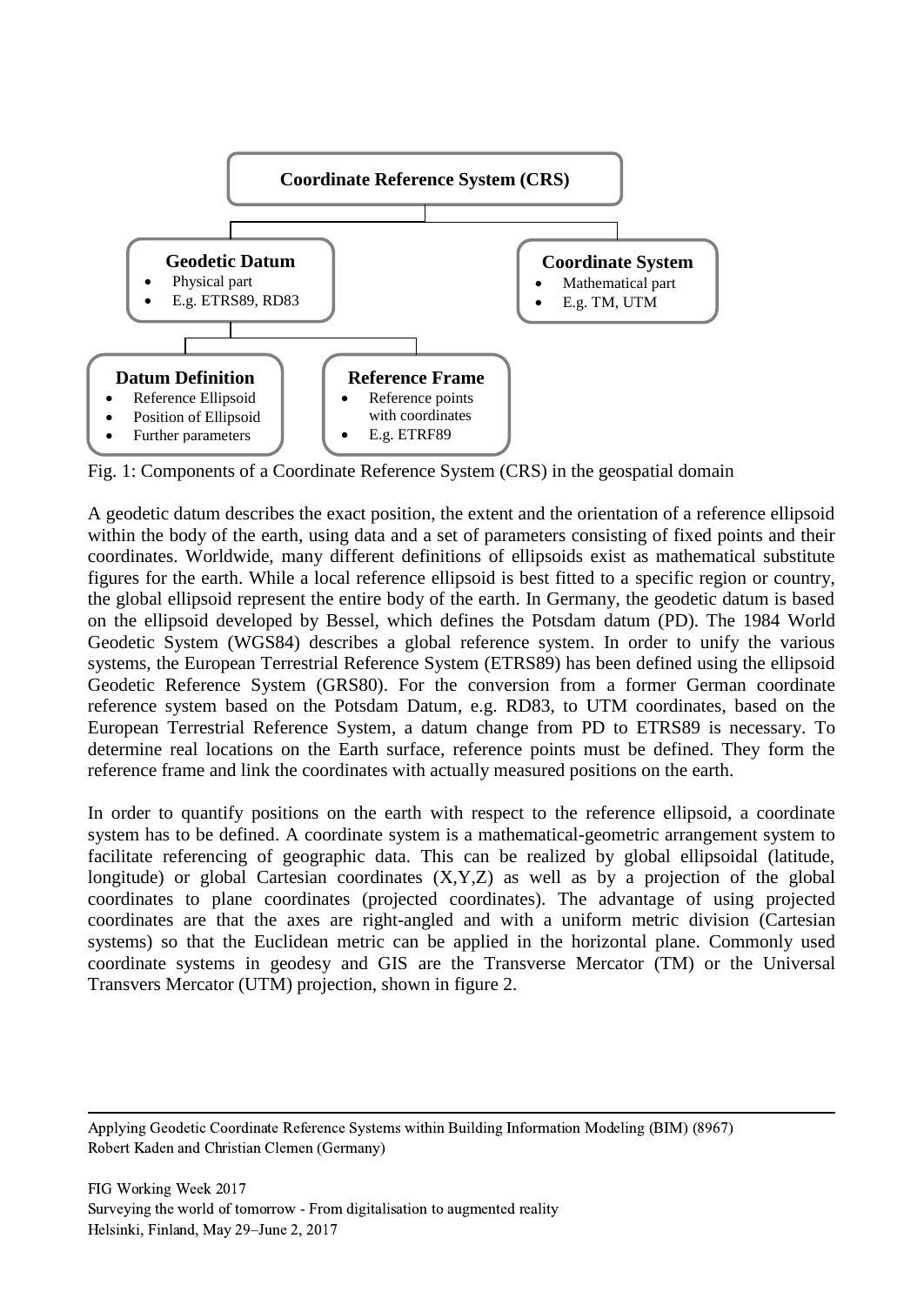

Fig. 2: Cylindrical Transverse Mercator (left) and the Universal Transverse Mercator (right) projection (GeoBremen, 2015)

Both the Transverse Mercator and the Universal Transverse Mercator are planar and angular conform projections which can be visualized by using a cylinder placed around the earth. The Gauss-Krueger TM projection uses a cylinder touching the earth along a central meridian, where the circumference of this cylinder is equal to the circumference of the central meridian. Along this meridian, the image is length-preserving, however, with increasing distance from the meridian, the distance distortion is increasing. The German distortion tolerance is reached 1.5 degrees west or east of the central meridian, so 3 degree of strip width is used. In order to be able to map the whole earth, this cylinder is moved systematically by 3 degrees so that 120 strips of 3 degrees each are defined. The UTM projection uses a cylinder with a scale factor of 0.9996 at the central meridian and divides the Earth into 60 zones, each 6 degrees in width. The origin of the coordinate systems is the intersection of the central meridian with the earth's equator. In order to prevent negative coordinates west of the central meridian, the value 500 km is added to the easting from the center of each zone.

### **2.2 Project Coordinate Systems (PCS) in the AEC Domain**

During the last decades, a number of software systems has been developed in the AEC domain, i.e. CAD/CAAD and BIM systems. A CAD system is used to model the actual objects in a system that is independent from the Earth's surface. In this system design intent and geometric accuracy and not the actual geographical position in a local or global context are the primary focus.

Software systems such as MicroStation and AutoCAD use Cartesian coordinate systems in 2D and 3D to locate data by fixed coordinates. X, Y, and Z coordinates of the so called World Coordinate System (WCS) or Project Coordinate System (PCS) are not real geographic positions, instead, they are positions relative to an arbitrary geometrical origin (0,0,0). The X axis can be seen as the east value direction and the Y axis as the north value direction, but they are not necessarily coincident to the grid directions in geo data. Although it is possible to create CAD data that matches the X,Y coordinates of a projected Coordinate Reference System (CRS), most CAD data is created without this consideration. Typically, positions of features are defined by measured distances relative to other features at the local terrain height.

 Applying Geodetic Coordinate Reference Systems within Building Information Modeling (BIM) (8967) Robert Kaden and Christian Clemen (Germany)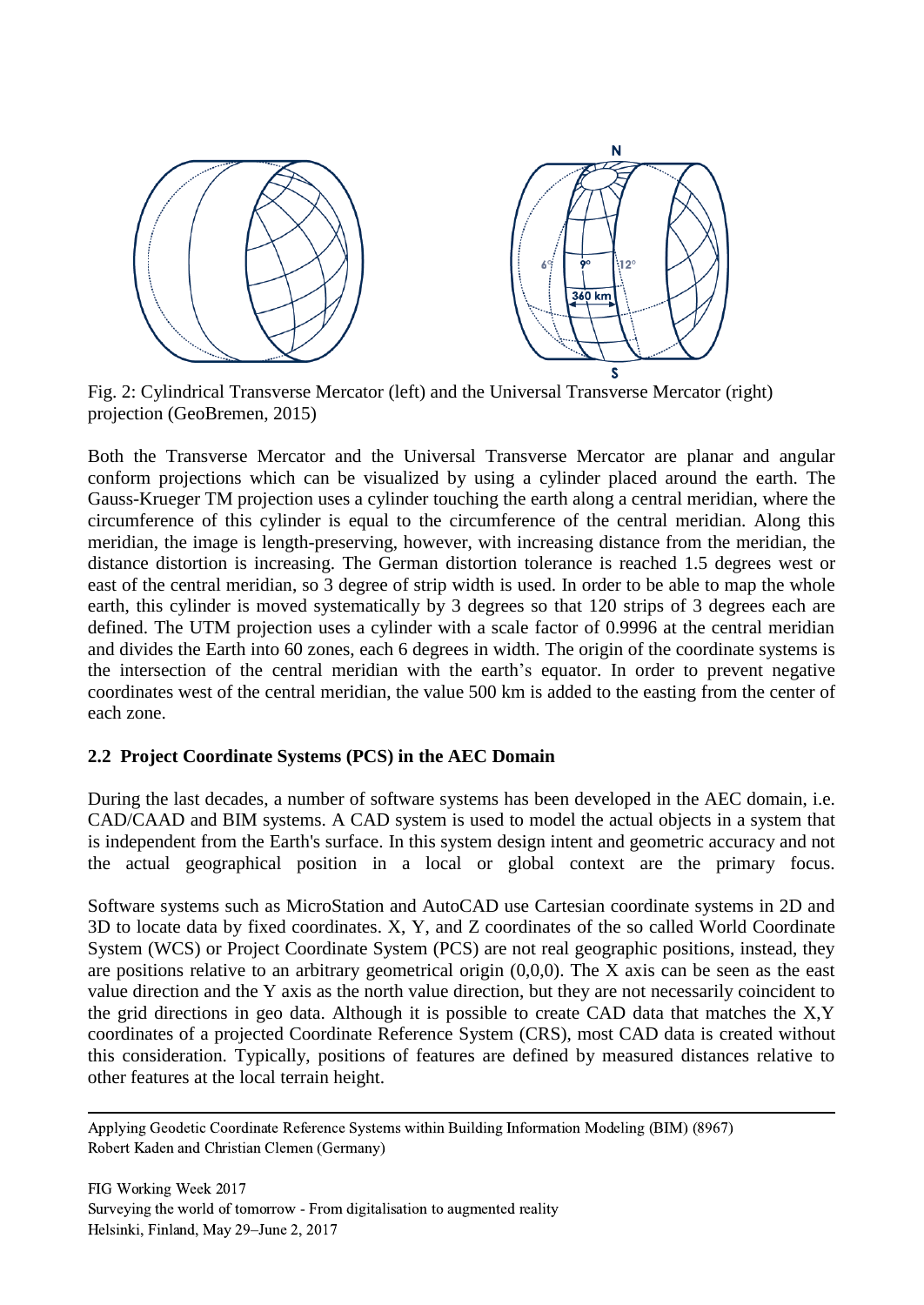Moreover, linear units in a CAD file are not dependent on or defined by the coordinate system of the data. Drawing units are defined by the authors before they begin creating the data. As a general rule, CAD drawings (or models) are drawn in full scale (1:1). A drawing unit can be any linear unit of measurements, e.g. millimeters, meters or feet. The decision depends mostly on the level of detail, e.g. the interior of a building is often drawn in millimeters and drawing of a survey or a landscape plan is more likely drawn in meters.

## **2.3 Important CRS and PCS Properties for Integrating GIS and BIM**

The common Coordinate Reference Systems (CRS) in the geospatial domain facilitate the representation of the entire earth whereas local Project Coordinate Systems (PCS) in the AEC domain aim to represent a specific object, independent from other features. For this reason, the linear unit of the coordinate values in a geodetic/GIS system depends on the underlying geodetic CRS and is defined – for the common used TM and UTM coordinate systems in Europe – in meters. Drawings in CAD or BIM systems may base on arbitrary linear units, e.g. millimeters or meters, depending on the level of detail and the choice of the author of the drawing.

In the geospatial domain, objects like buildings, streets and any other topography can be geographically referenced and spatially associated to each other, anywhere on earth. However, due to the limitation of distance distortions for TM and UTM projections, the coordinate system strips mentioned above are given unique zone numbers for the representation of geo data. This need to be considered in case of using GIS data in CAD or BIM projects for the planning of elongated infrastructure projects which straddle different zones. Therefore, coordinates need to be transformed into one common zone first.

Since the geodetic CRS are global systems, the coordinate values are large numbers, e.g. for UTM coordinates seven or eight digits before and two or three digits after the decimal point. For example, the UTM coordinates of the city center of Dresden are Easting: 33411491.73 and Northing: 5656189.12. The easting coordinate starts with the zone number 33, which is not a metric component, followed by the metric value and the northing value is the metric distance from the earth equator.

Due to the projection of the curved earth surface into the plane by the TM or UTM projection, distances and areas are distorted in the projection, shown in figure 3 (left). For example in UTM, a measured distance of about one kilometer between two points close to the central meridian on the earth surface is about 40 centimeters longer than the calculated distance between the same points in a GIS. Especially for elongated projects like streets or long bridges, this projection distortion needs to be considered when using geo data within CAD or BIM projects as well as for survey work in the field.

Another distortion of distances is due to the height different between the earth surface and the projection surface which is the reference ellipsoid, shown in figure 3 (right). The higher the earth's surface above the reference ellipsoid (e.g. in mountainous areas), the greater will be the distortion of distances and areas. For example, a bridge of about one kilometer which is planned at a height of about 500 meters above sea level is about 8.5 centimeter longer than the surrounding topography in

 Applying Geodetic Coordinate Reference Systems within Building Information Modeling (BIM) (8967) Robert Kaden and Christian Clemen (Germany)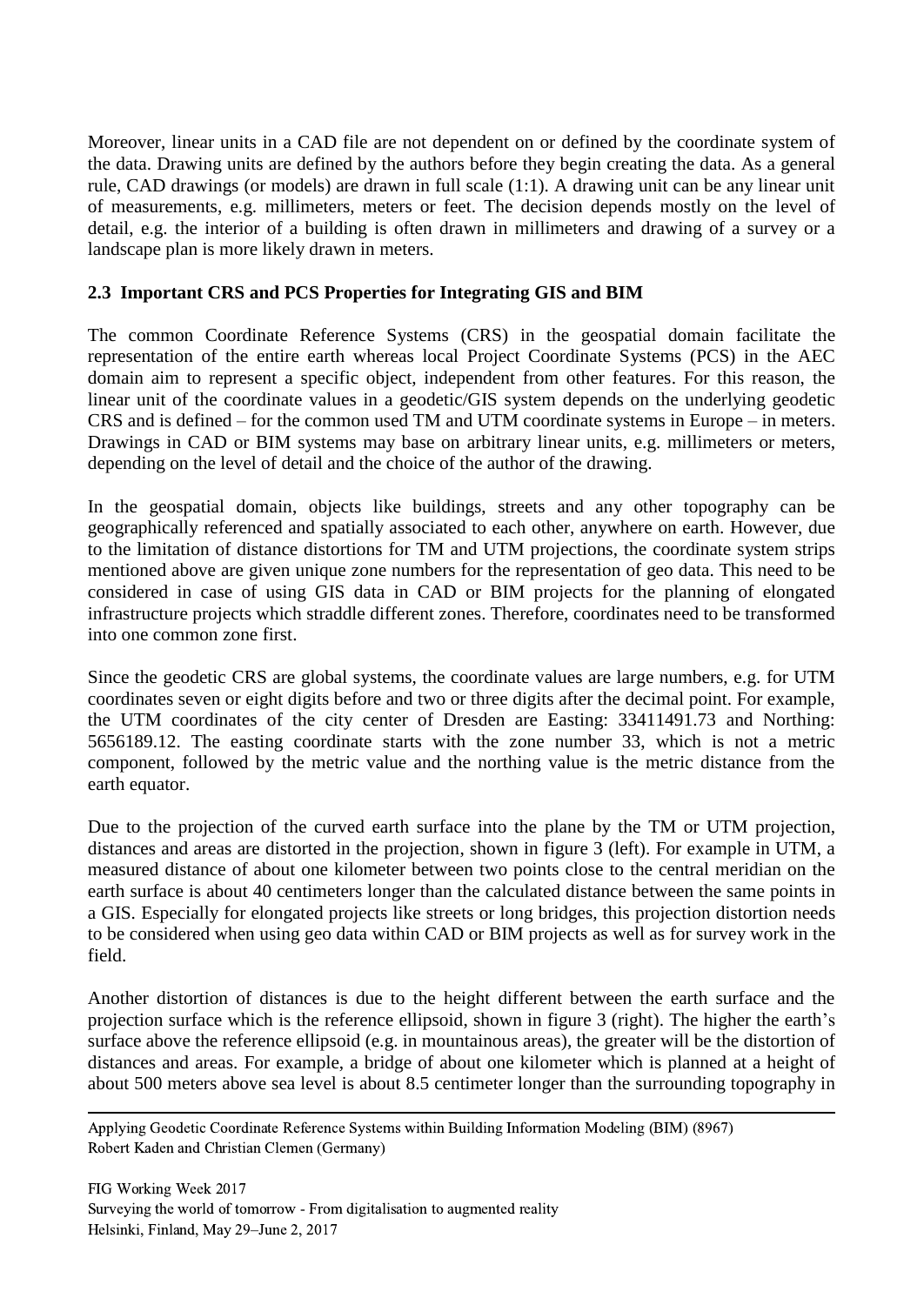a GIS. Hence, this distortion has to be considered as well during the planning and construction phase using a BIM.



Fig. 3: Distortions due to UTM projection (left) and height (right)

The distortions due to projection and due to height can be corrected using the following formulas for UTM (GeoBremen, 2015). The correction values need to be applied when transforming between geo data using a geodetic CRS with a UTM projection and local coordinates on the earth surface resp. construction/planning site.

Height correction:

$$
S_{ell} = S_{meas} \cdot \left(1 - \frac{h_{ell}}{R_m}\right)
$$

Projection correction:  $\overline{\phantom{a}}$ J  $\setminus$  $\overline{\phantom{a}}$  $\setminus$  $= S_{\rm el} \cdot 0.9996 \cdot \left(1 + \frac{(E_m 2R_{m}^{2}$  $( 0.9996 \cdot \left( 1 + \frac{(E_m - 500 \text{ km})^2}{2.5} \right)$ *m*  $V_{UTM} = S_{ell} \cdot 0.9996 \cdot \left(1 + \frac{(L_m - S)^2}{2R}\right)$  $S_{ijTM} = S_{ell} \cdot 0.9996 \cdot \left(1 + \frac{(E_m - 500km)}{2.5 \cdot 10^{-3}}\right)$ 

Combined height and projection correction:

ight and projection correction:  
\n
$$
S_{UTM} = S_{meas} \cdot 0,9996 \cdot \left(1 - \frac{h_{ell}}{R_m} + \frac{(E_m - 500km)^2}{2R_m^2}\right)
$$

Where:

*Smeas …Measured horizontal distance on earth surface Sell … Horizontal distance on reference ellipsoid SUTM … Horizontal distance in UTM projected CRS Hell …Height of earth surface resp. construction/planning site above reference ellipsoid E<sup>m</sup> …Mean easting value of the construction/planning site R<sup>m</sup> …Mean radius of osculating sphere: 6383 km*

Table 1 summarizes and compare important properties of the CRS in the geospatial domain and the PCS in the AEC domain, which must be considered when integrating GIS data and location plans into BIM projects or when extracting set-out coordinates from BIM projects.

|                 | CRS (e.g. ETRS89/UTM) | PCS (e.g. local WCS) |
|-----------------|-----------------------|----------------------|
| Linear Unit:    | Meter                 | Arbitrarv            |
| Scale/Coverage: | World                 | Local (limited)      |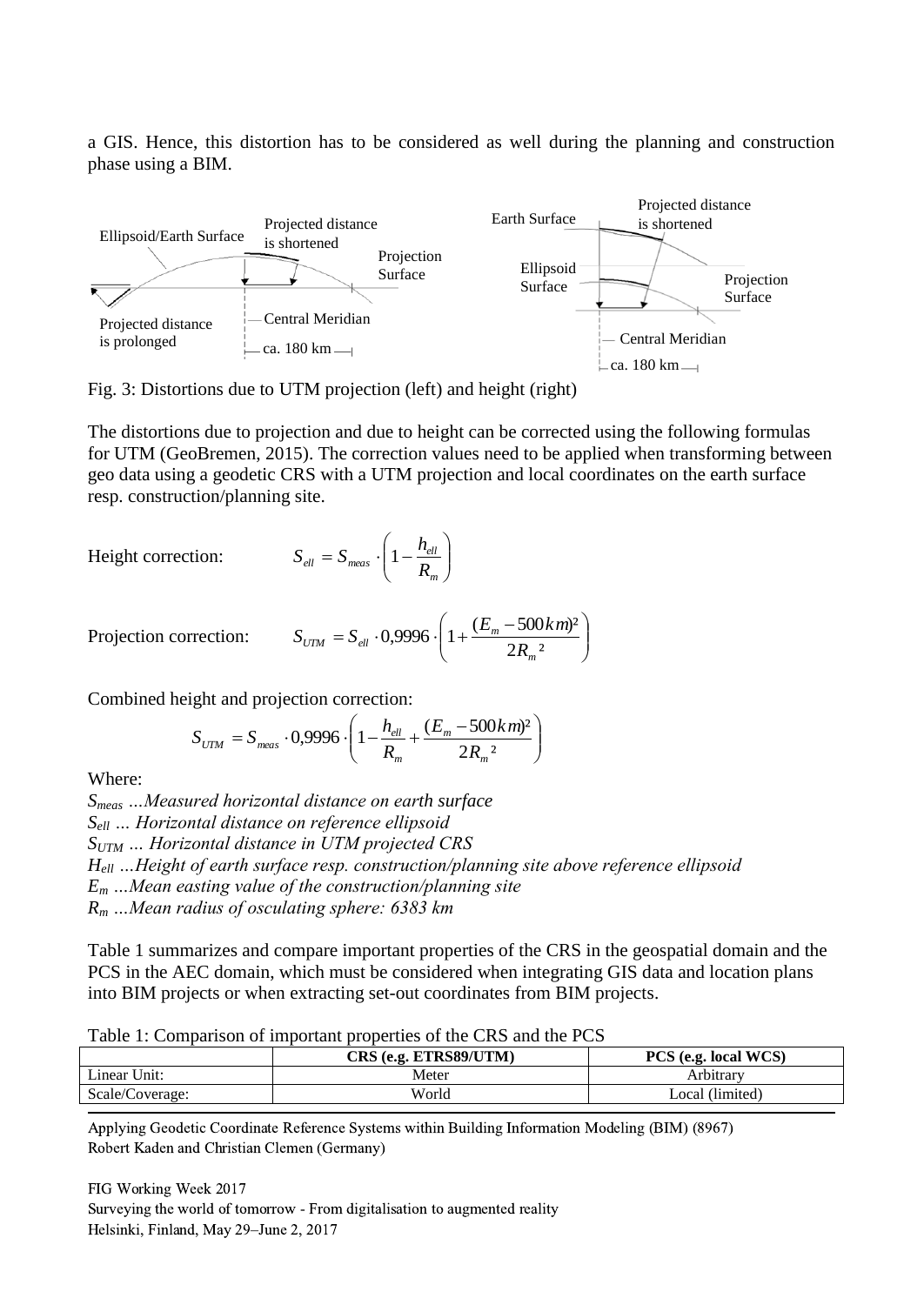| Zone Limitations:             | Yes, by fixed zones                      | No                                 |  |
|-------------------------------|------------------------------------------|------------------------------------|--|
| Number of Digits:             | Large numbers                            | Small numbers                      |  |
|                               | (7-8 before and 2-3 after decimal point) | (Origin close to the project site) |  |
| <b>Projection Distortion:</b> | Yes (up to $\sim$ 400ppm)                | No(1:1)                            |  |
| <b>Height Distortion:</b>     | Yes                                      | No                                 |  |

## **3. GEOREFERENCING BIM PROJECTS**

In order to spatially integrate a BIM project with GIS data, the BIM project must be georeferenced correctly. This is also important when extracting correct set-out coordinates from the BIM project during the construction phase. Within this chapter, the proprietary BIM software Autodesk Revit 2016 and the open standard Industry Foundation Classes (IFC) are tested and discussed. These methods was primarily developed to georeference planned buildings (as-planned) within a BIM project. In addition, also a numerical example of georeferencing an existing building (as-built) using the Revit functionalities is shown.

### **3.1 Autodesk Revit 2016**

Autodesk Revit 2016 is one of the most frequently used BIM software for the planning and construction of buildings and infrastructures. Although, Revit was developed for the AEC domain working with local project coordinates, there are possibilities to georeference the project coordinates to a geodetic CRS. However, there is no standardized procedure to uniquely identify the coordinate system within the project by using a so called Spatial Reference System Identifier (SRID). A SRID is a unique value used to unambiguously identify projected, unprojected or local spatial coordinate system definitions and is used in GIS software. That means, that all involved stakeholders and operators working with a BIM project must be informed about the CRS definition, in order to be able to locate the project on its true position on the earth. There are three methods to georeference a BIM project in Revit, which are from a geodetic point of view more or less practicable and partially reliable.

### 3.1.1 Georeferencing using the Revit Survey Point and Project Base Point

For georeferencing in Revit 2016, the survey point and the project base point can be used. For this purpose, coordinates are assigned to either a Local Surveying Coordinate System (LSS) or a geodetic CRS.

The project base point defines the origin of the Project Coordinate System (PCS). The PCS is defined automatically when a project is created and is used to relatively model the building elements with measures. Object coordinates that reference the PCS are displayed relative to the project base point. The project base point can be either located anywhere in the project geometry or – in case of georeferencing the project in a higher coordinate system like a LSS or a CRS – any logical point, e.g. the intersection of grid lines or a specific building corner with known coordinates in the higher system. The project base point is symbolized as a blue-circle with cross symbol (Baldacchino, 2013).

 Applying Geodetic Coordinate Reference Systems within Building Information Modeling (BIM) (8967) Robert Kaden and Christian Clemen (Germany)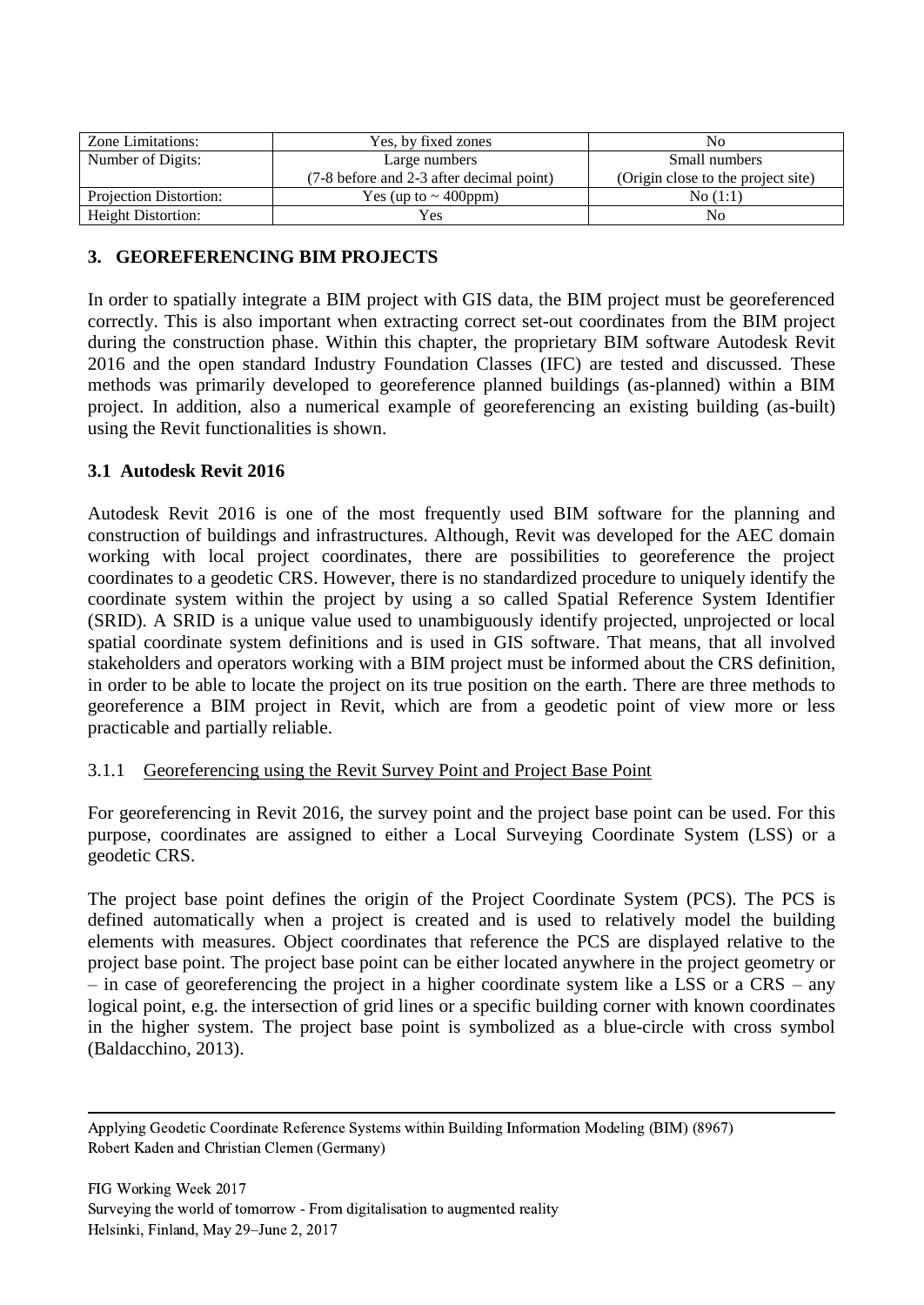The survey point allows the definition of the higher coordinate system like a LSS or a CRS. It represents either the origin or a physical survey point close to the project site in the LSS or CRS. It is symbolized as a blue triangle labeled with "Survey Point". The three parameters of its location in the higher coordinate system (northing, easting, azimuth) are shown as attributes at the project base point.

The survey point and the project base point are visible in the site view. To enable visibility in other views, the visibility must be activated in the corresponding views. Both, the survey point and the project base point can be clipped or unclipped, which affects the behaviour of the these points with respect to the coordinates when moving them in a view (Autodesk Revit Help, 2017).

For georeferencing a project in Revit using these points, different workflows can be carried out. One is to unclip the survey point and assign the CRS coordinates either of the origin (0,0,0) or of a known survey point close to the project site. Enter the coordinates by clicking Apply. The survey point moves to this position in the view. The fixation must then be activated again. Thereafter, the project base point must be unclipped and moved to an identifiable control point within the project, e.g. a building corner, with known coordinates in the CRS. Now, the project base point must be clipped and the coordinates of the control point can be assigned and confirmed. Additionally, the rotation of the project coordinate system to the geodetic CRS has to be assigned by entering the angle to the project base point properties. After defining the survey point and the project base point, the annotations of coordinates can be displayed either with respect to the local project coordinate system or to the geodetic CRS.

### 3.1.2 Georeferencing using coordinates from linked CAD data set

A second method to georeference a Revit project is to use coordinates of a CAD data set like a DWG or DXF file. Location plans of the planning sites from surveyors are usually based on an official CRS, e.g. ETRS89, which can be adopted for the project within Revit. Therefore, the CAD file can be linked to a Revit project. The coordinates of the linked project become the shared coordinates of the Revit project, based on the position of the linked project instance in the Revit project. However, there is no change to the internal coordinates of the Revit project. Furthermore, the Revit project also acquires the true north information (azimuth angle) from the linked CAD project. The origin of the coordinates of the linked project becomes the origin of the shared coordinates within the Revit project.

When a Revit project acquires coordinates from a linked DWG file, the World Coordinate System (WCS) of the selected linked DWG file becomes the shared coordinate system of the Revit project. Therefore, the DWG file should be linked to the Revit project by using the function "Auto - Center to Center" or "Manual - Center" in order to place the DWG close to the Revit project. Afterwards, the DWG file geometry has to be placed on its right position in the Revit project by moving and rotating. The coordinates of the DWG file can now be acquired by using the function "Acquire Coordinates", which can be found at the Manage tab, Project Location panel and Coordinates (dropdown). Other linked models which share coordinates with the Revit project acquires the new coordinates as well. The project base point displays the new CRS coordinates (Autodesk Technical Specialists, 2016).

 Applying Geodetic Coordinate Reference Systems within Building Information Modeling (BIM) (8967) Robert Kaden and Christian Clemen (Germany)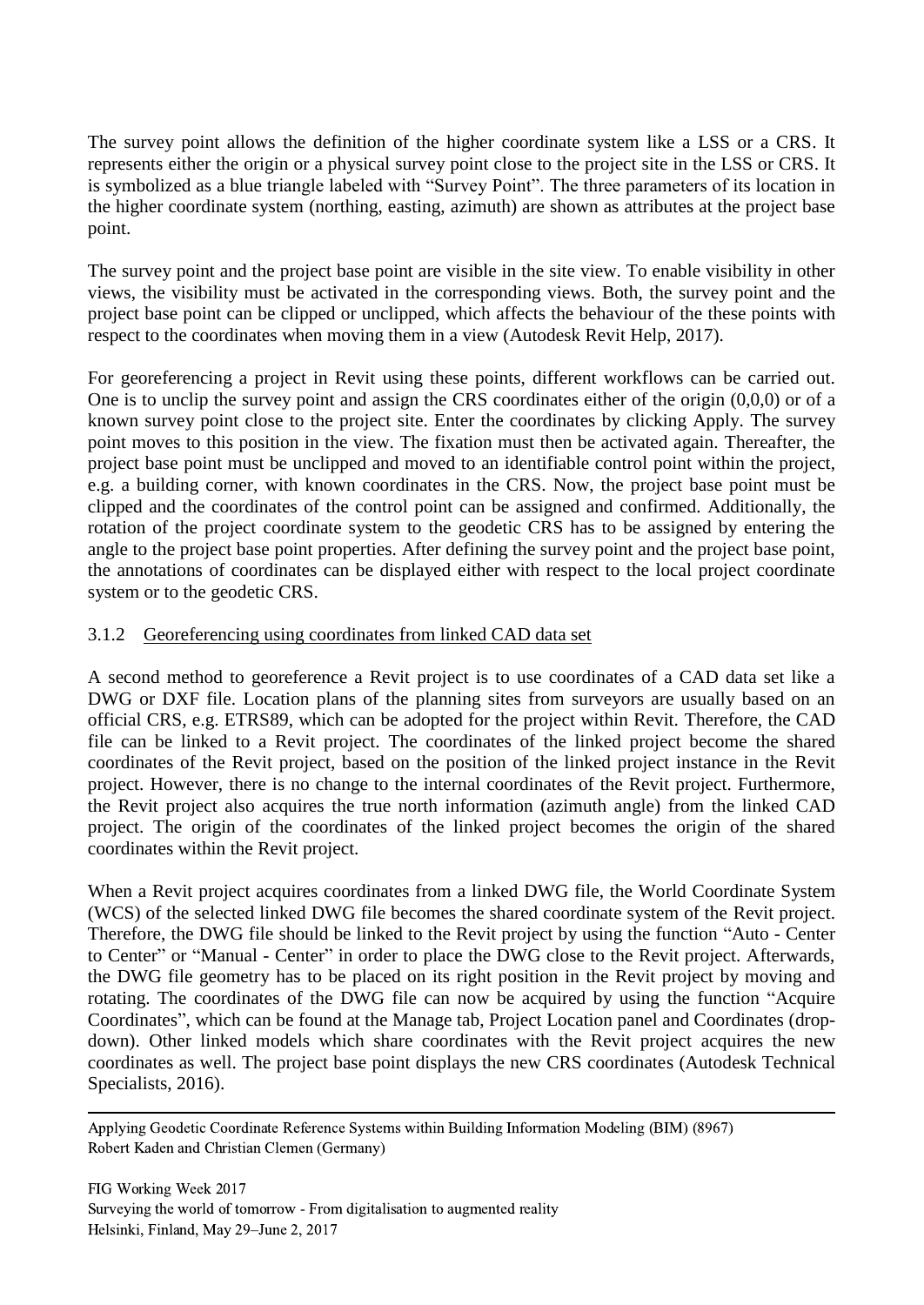### 3.1.3 Georeferencing using two control points

From a geodetic point of view, the third option is the most native way to georeference a Revit project. Two control points, e.g. building corners, with known coordinates in the higher coordinate system are used to transform the Revit project geometry into a CRS or LSS. However, this function is only available within the Autodesk Point Layout (APL) Plug-In, which is for acquiring stake out data for surveyors.

The tools can be found in the Autodesk Point Layout tab, Set up panel and Coordinates. Using this tool, two control points can be selected within the graphic and assigned with appropriate coordinates of the target system. After defining the coordinate units, the tools ask for selecting the control points and the related coordinates in the higher system. It is possible to enter two or three dimensional coordinates. If the difference of the distances between the assigned coordinates and the project coordinates is too large, an error message is displayed showing the deviation. The deviation can be the result of a systematic scale difference, e.g. if the target coordinate system is a projected CRS, the result of random measurement errors or the result of a misidentification of one or both of the control points. Overriding the error message should not be done ligtly. If the error message was confirmed and the new coordinate system named, the coordinates will be adopted to the Revit project.

## **3.2 Industry Foundation Classes (IFC)**

The Industry Foundation Classes (IFC) standard is an open standard coming from the AEC domain for the digital representation of Building Information Models (BIM). The IFC standard is defined by buildingSMART International, which emerged from the Industrial Alliance for Interoperability (IAI). Moreover, IFC was adopted as an international standard by the ISO 16739 and is available in release 4. Using IFC, logical building structures such as window $\rightarrow$ wall $\rightarrow$ story $\rightarrow$ building with its associated properties (attributes) and optional geometries can be represented. This allows to transfer complex 3D planning data including building elements and descriptive attributes between AEC software systems.

In order to understand how project coordinates can be georeferenced, it is first necessary to consider the placement concept of geometries in the IFC scheme. Following the inheritance hierarchy in the IFC model, all objects which have a spatial context are derived from the element IfcProduct. This class has two attributes, which are required for the placement and geometry presentation. The ObjectPlacement attribute uses the IfcObjectPlacement element to establish the relationship to the different object placement options in the model. A placement can be absolute, relative or in a defined grid. In the IFC model, absolute placement does not mean that the geometry is placed using a geodetic CRS, rather it is placed w.r.t. the project World Coordinate System (WCS), which is defined within the IFC file using the element IfcGeometricRepresentationContext. A relative placement of an object refers to a placement of another object, usually a superior object, e.g. the placement of a wall is relative to the coordinate system of the respective story and the story is again placed relative to the coordinate system of the building.

 Applying Geodetic Coordinate Reference Systems within Building Information Modeling (BIM) (8967) Robert Kaden and Christian Clemen (Germany)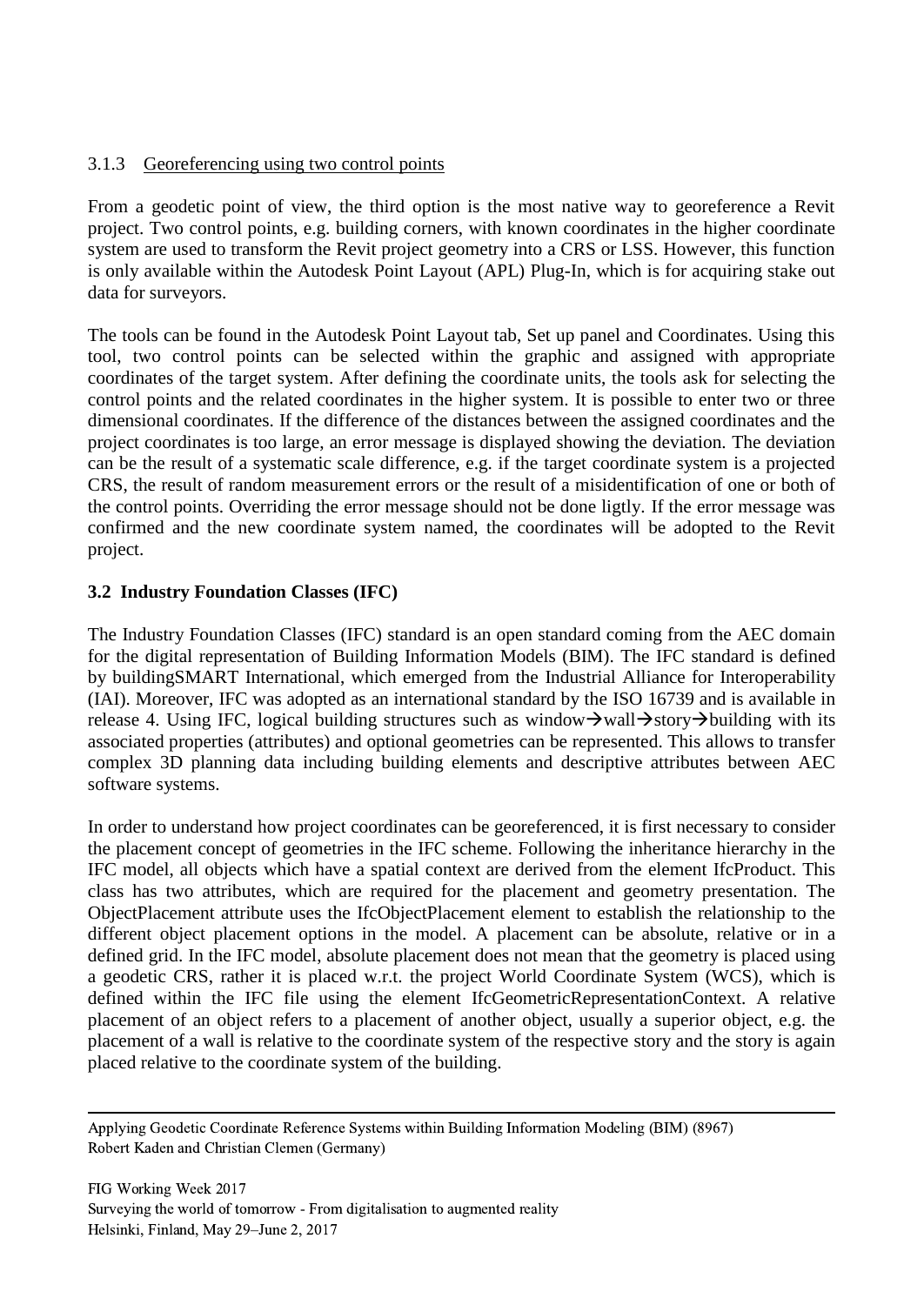Regarding to the IFC specification, the most superior object in the project, e.g. the spatial element IfcSite, should be placed absolute w.r.t. the project WCS. A site is a defined area of land, such as a property or a construction site. In addition, the IfcSite element can be georeferenced using a single reference point with WGS84 coordinates (Longitude, Latitude and Elevation). This point defines the origin (0,0,0) of the LocalPlacement of the IfcSite object. All other objects, which are hierarchically below, e.g. IfcBuilding, then follow the relative positioning w.r.t. the local system of the site element, in which it is included. For georeferencing the IFC model to any other CRS (other than WSG84), the IFC elements IfcCoordinateReferenceSystem and IfcMapConversion have to be used.



Fig. 4: EXPRESS-G Diagram of the IFC coordinate operation model (Görne, 2016)

As shown in figure 4, the abstract IfcCoordinateOperation element is the root for the coordinate operations that can be provided in the IFC model. The class consists of two attributes referring the source and target coordinate systems of the coordinate operation. Using the selection type IfcCoordinateReferenceSystemSelect, the source coordinate system can be either the project WCS or – in case the project WCS is already coherent to a  $CRS$  – a geodetic CRS. The defined parameters for the project WCS are derived from the class IfcGeometricRepresentationContext. This class describes the context of representation for the 3D model and the mapped 2D plans.

The target system of the coordinate operation as well as for the source system, a CRS can be defined. Since the class IfcCoordinateReferenceSystem is abstract, only its child class

 Applying Geodetic Coordinate Reference Systems within Building Information Modeling (BIM) (8967) Robert Kaden and Christian Clemen (Germany)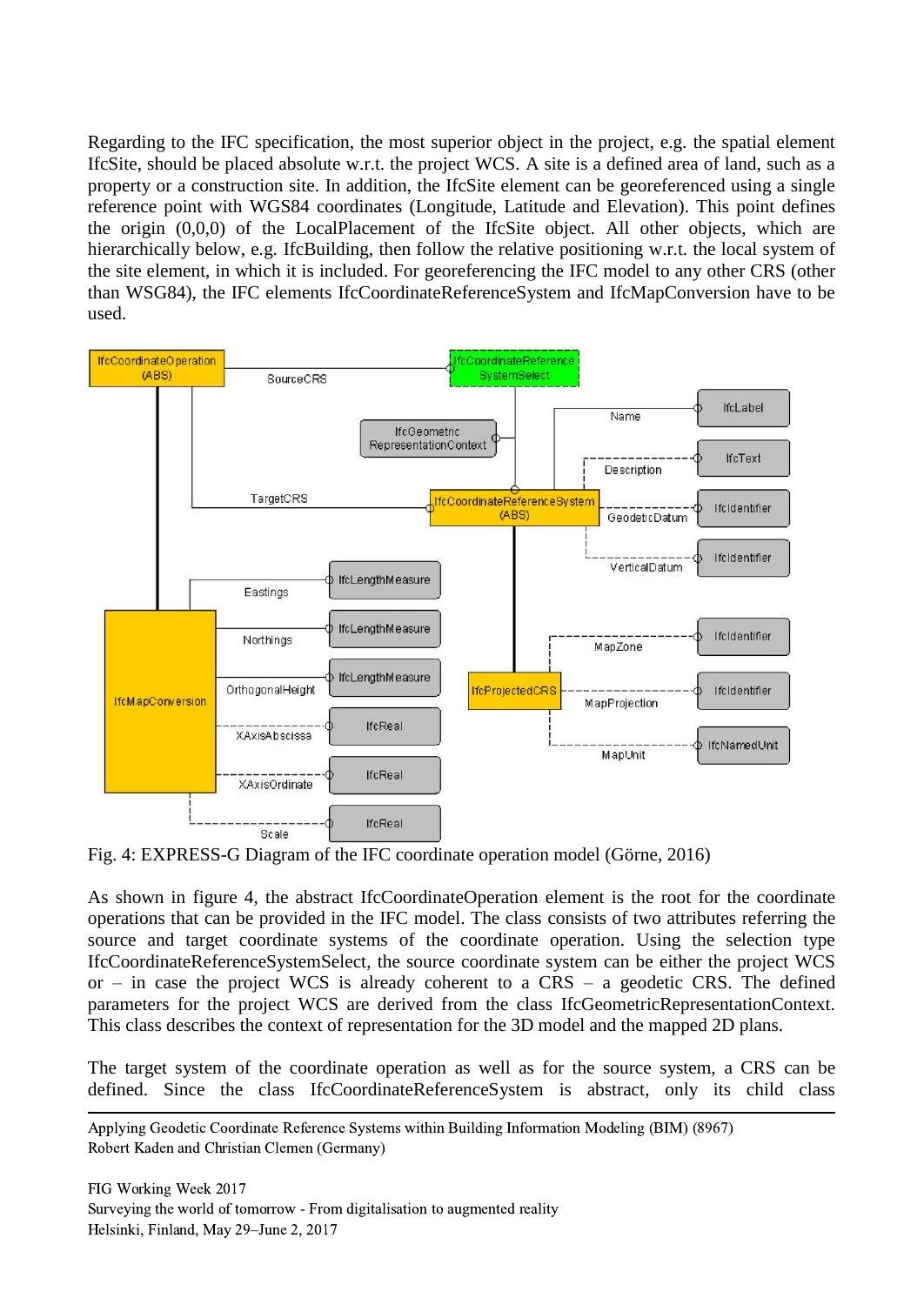IfcProjectedCRS can be instantiated. Thus, only a projected CRS can be defined as a target system by attributes of both classes. According to the IFC specification, the attribute Name is mandatory and should represent a Spatial Reference System Identifier (SRID) according to the European Petroleum Survey Group (EPSG) code. However, the definition of the CRS using an EPSG code is not explicitly defined in IFC. Depending on the author of the IFC file, the attribute Name can include "EPSG:1234", "1234" or "*Name* EPSG:1234". Moreover, if the optional attributes are used as well, redundancy or even inconsistencies may occur. This may lead to conflicts, if IFC files are to be imported into GIS systems. If no EPSG code is available, a CRS can be specified using the optional attributes Description, GeodeticDatum, VerticalDatum, MapZone, MapProjection and MapUnit.

The coordinate operations between the source and the target coordinate system are defined within the subclasses of IfcCoordinateOperation. Currently, there is only one operation implemented by the IfcMapConversion element. It allows the positioning of the origin of the source coordinate system within the target system using the mandatory attributes Easting, Northing and OrthogonalHeight as well as a rotation in the X,Y plane using the optional attributes XAxisAbscissa and XAxisOrdinate (ISO16739, 2013).

Currently, the buildingSMART community is working together with the Open Geospatial Consortium (OGC) to develop further coordinate operations, such as a transformation between different datums (buildingSMART International, 2016).

## **3.3 Georeferencing an Existing Building (HTW Dresden Mensa BIM Project) – A Numerical Example**

In this example, an Autodesk Revit BIM project of the university cafeteria and laboratory building (Mensa building) is given. The BIM project has been modelled based on construction plans of the building and survey data captured by a total station and a laser scanner (Stieler, 2013). As explained before, the Revit BIM model is based on a Project Coordinate System (PCS). The aim of this sample project is to properly georeference the BIM model and valuate the different methods in Revit explained in chapter 3.1. It is to be shown, how 1.) parameters for the transformation from the PCS to a higher coordinate system can be determined and 2.) to set the parameters in the BIM Software.

In this sample project, an intermediate coordinates system between the BIM Project Coordinate System (PCS) and the national Coordinate Reference System (CRS) has been introduced. It is named as Local Surveying Coordinate System (LSS). The LSS provides a common reference system and frame with scale=1 and short coordinate values. It allows to integrate multiple BIM projects (e.g. Mensa building, Building A, Building B) and to carry out precise engineering/construction surveys, i.e. setting out building elements. The LSS is than georeferenced to a national CRS, as shown in figure 5.

 Applying Geodetic Coordinate Reference Systems within Building Information Modeling (BIM) (8967) Robert Kaden and Christian Clemen (Germany)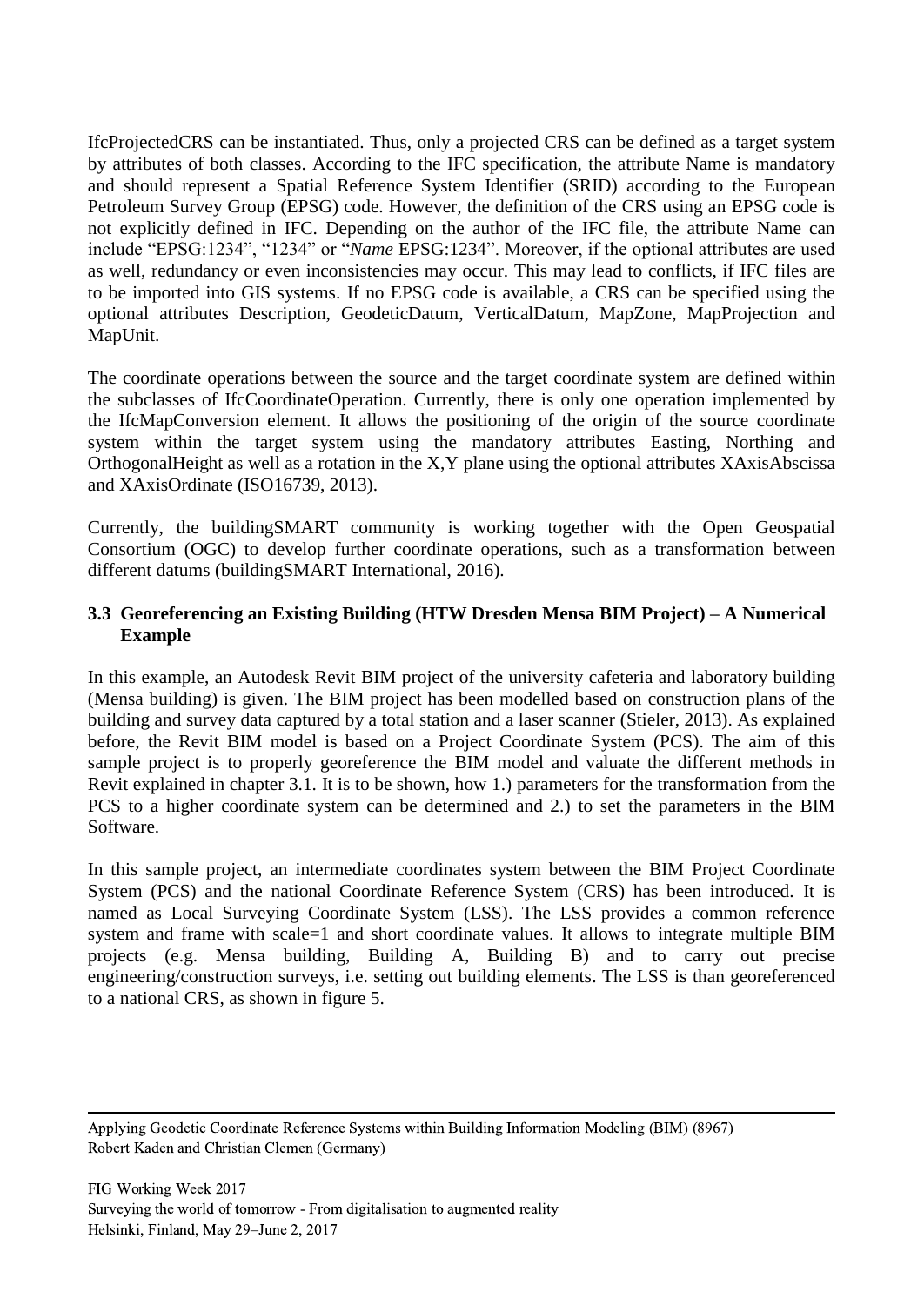

Fig. 5: Overview on coodinate systems applied in the numerical example HTW Dresden Mensa

The survey reference points of the LSS were first measured using the total station Leica TS15 and then properly adjusted as 3D network using the Software "Java Graticule 3D" (JAG3D, 2016). The transformation parameters to the national CRS (here ETRS89/UTM, DHHN) have been determined using four control points points as part of the network. Figure 6 shows the surveying network of the LSS and the Revit BIM model of the Mensa building.



Fig. 6: Surveying Network (left) and BIM model of the HTW Dresden mensa building (right)

In order to spatially link the LSS and the PCS of the BIM model, a set of identical points was defined and measured. This control points are specified in the BIM model and as natural targets of the engineering survey outside and inside the building. The location plan in figure 7 shows the Mensa building with the surrounding topography. The control points are mainly significant building corners but also unique points within the building. Unfortunately, preliminary analysis of the given BIM model with measured control points of the building has shown that the geometry is not as precise as it was expected. This is due to the fact that the BIM model was partially created using construction plans of the building (as-planned).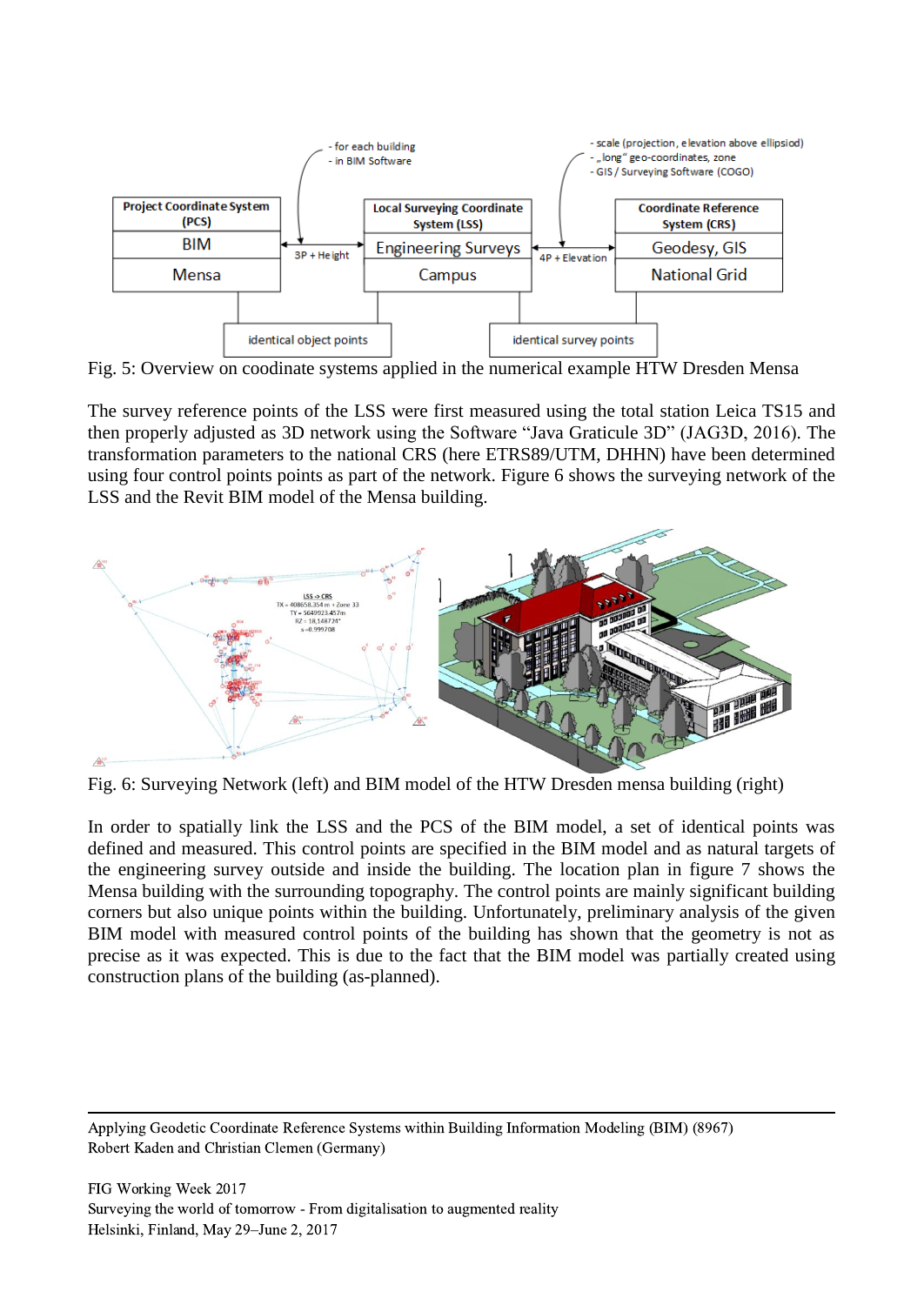

Fig. 7: Location plan with defined and measured control points

Using the measured set of identical points, the above mentioned methods to achieve a georeferenced BIM model in Autodesk Revit 2016 have been carried out and analyzed. Since an Autodesk Revit BIM model is able to store more than one "shared coordinate system", it is possible to work with a LSS and a CRS at the same time. In this numerical example, the BIM model was referenced to the LSS.

### 3.3.1 Transformation using the Project Base Point

As explained in chapter 3.1.1, a BIM model can be georeferenced by moving the project base point to a control point with known coordinates in the higher-ranked system and then rotating the system manually. Therefore, the first step was to unclip and move the project base point to the well identifiable corner within the building model which corresponds to the pre-measured control point #2018 using the point snapping function. Afterwards, the project base point must be clipped again and the LSS coordinates of the point #2018 was assigned to the Project Base Point properties. Additionally, the azimuth angle of 359.5° was estimated manually in order to get an approximation for the rotation. Figure 8 shows the project base point with the assigned coordinate and azimuth values.

 Applying Geodetic Coordinate Reference Systems within Building Information Modeling (BIM) (8967) Robert Kaden and Christian Clemen (Germany)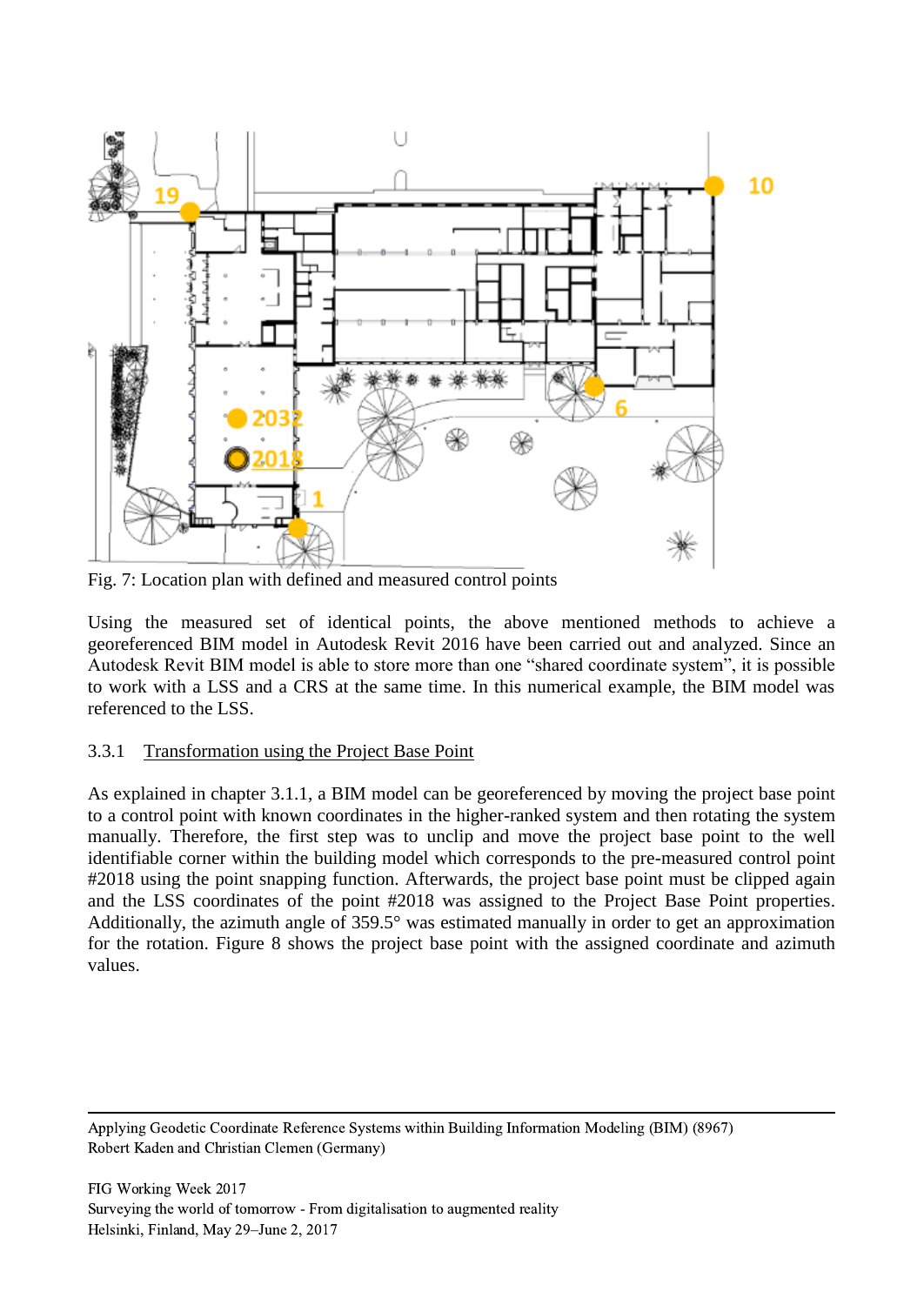

Fig. 8: Revit project base point (blue circle) coincides with control point #2018

The upper section of table 2 shows the result for the first approximation. Point #2018 and #2032 do not fit due to the differences between as-planned and as-built/measured. By comparing the azimuth from #2018 to any other control point, a systematic error of 0.13° is found. By changing the northing coordinates of #2018 of about 8cm and applying an azimuth of 359.4° the results of the fitting could be improved, shown in the lower section of table 2.

| BIM Method 1 (manually, PBP), azimuth 359,5° |          |                                               |          |                |                                                   |  |
|----------------------------------------------|----------|-----------------------------------------------|----------|----------------|---------------------------------------------------|--|
|                                              |          | LSS:Campus<br>(BIM, Shared Coordinate System) | $dx$ [m] | $dy$ [m]       | 018<br>$\lim_{n \to \infty}$<br>$\mathbf{S}$<br>右 |  |
| #2018                                        | 5034,095 | 1056,842                                      | $\Omega$ | $\overline{0}$ |                                                   |  |
| #1                                           | 5026,340 | 1067,170                                      | 0,027    | 0,067          | 0,27                                              |  |
| #10                                          | 5081,445 | 1133,450                                      | 0,046    | $-0.038$       | 0.04                                              |  |
| #6                                           | 5049,295 | 1114,500                                      | $-0.014$ | $-0.036$       | 0.00                                              |  |
| #19                                          | 5076,920 | 1049,140                                      | $-0.072$ | $-0.139$       | 0.20                                              |  |
| #2032                                        | 5054,230 | 1056,665                                      | $-0.098$ | $-0.019$       | 0.06                                              |  |
|                                              |          | Mean:<br>(without 2032)                       | $-0,003$ | $-0,037$       | 0,13                                              |  |

| BIM Method 1 (manually, PBP), azimuth 359,4° |                                               |          |          |          |                                                     |  |  |
|----------------------------------------------|-----------------------------------------------|----------|----------|----------|-----------------------------------------------------|--|--|
|                                              | LSS:Campus<br>(BIM, Shared Coordinate System) |          | $dx$ [m] | $dy$ [m] | $\overline{\circ}$<br>azim.<br>$\overline{14}$<br>ರ |  |  |
| #2018                                        | 5034,015                                      | 1056,842 | 0,080    | $\theta$ |                                                     |  |  |
| #1                                           | 5026,365                                      | 1067,255 | 0,002    | $-0.018$ | 0.00                                                |  |  |
| #10                                          | 5081,495                                      | 1133,370 | $-0.004$ | 0.042    | $-0,03$                                             |  |  |
| #6                                           | 5049,315                                      | 1114,475 | $-0.034$ | $-0.011$ | $-0,04$                                             |  |  |
| #19                                          | 5076,820                                      | 1049,065 | 0,028    | $-0.064$ | 0,04                                                |  |  |
| #2032                                        | 5054,150                                      | 1056,630 | $-0.018$ | 0,016    | $-0,05$                                             |  |  |
|                                              |                                               | Mean:    | $-0,005$ | $-0,007$ | $-0,02$                                             |  |  |

The large deviation of more than 5 cm in #19 are due to the difference between the BIM model (asplanned) and accurate survey (as-built/measured). The method of georeferencing a BIM project by moving the project base point and assigning the coordinate and azimuth values is straight forward, however, it takes quite long time to iteratively fit the BIM model to the LSS points by manually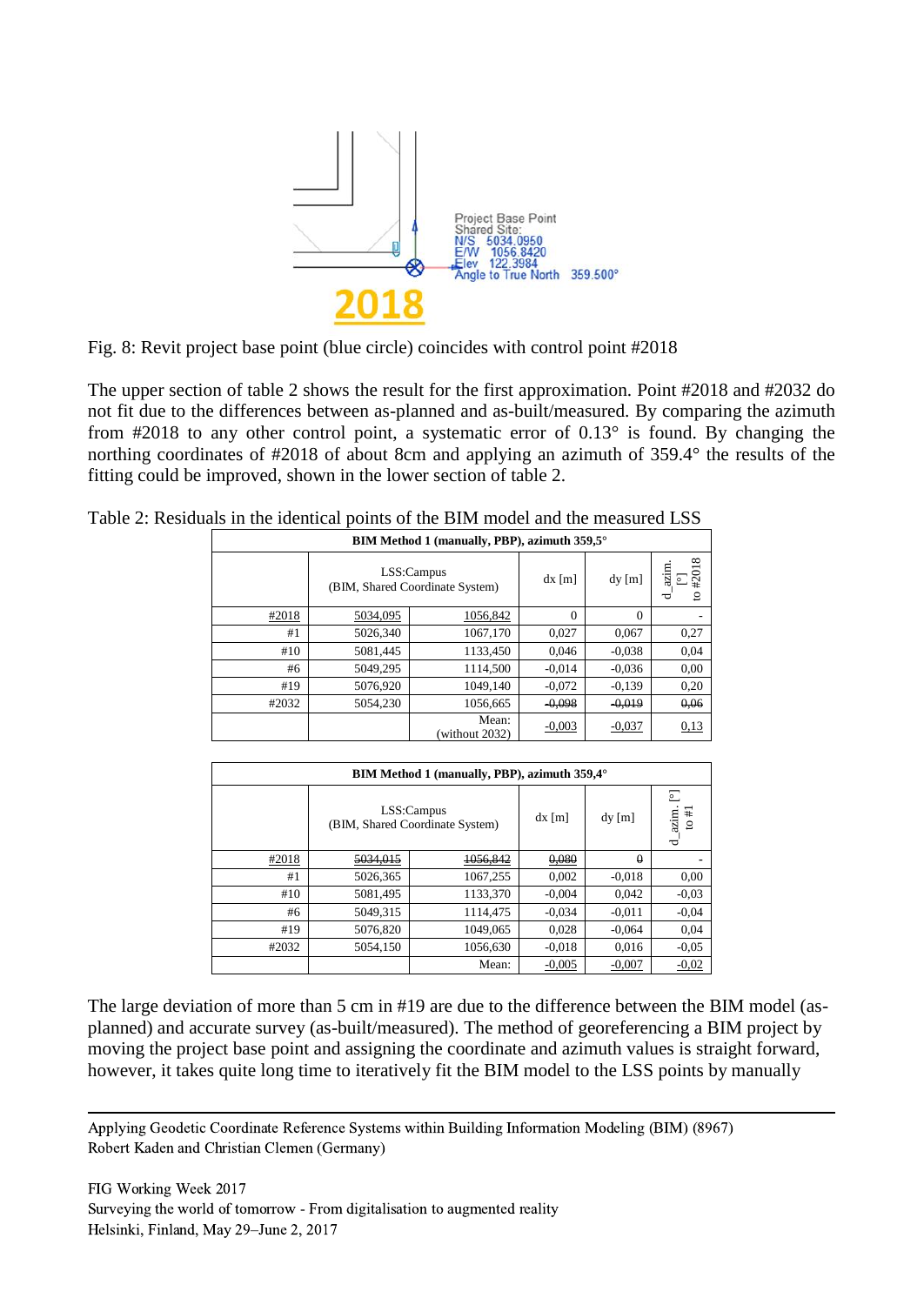minimizing the deviations of the control points ("trial and error"). However, the manually adjusted parameters are sufficient in the mean value.

## 3.3.2 Transformation using a CAD file

As explained in chapter 3.1.2, a BIM model can be georeferenced by acquiring coordinates from a CAD file. In this example, the coordinates of the LSS were assigned to the Revit Mensa building project by using a CAD file containing lines and polygons of the measured building elements. After linking the CAD file to the Revit project, it was placed in the BIM Model graphically, by using the "move" and "rotate" tool. Figure 9 shows the CAD geometry (yellow) graphically adjusted to the BIM model geometry (black).



Fig. 9: Integrated CAD geometry with BIM model and "Acquire Coordinates" function assigning the LLS coordinates to the BIM model

Additionally, the "Line Snapping" tool in Revit helps to automatically adjust the CAD geometry to the BIM model geometry using an identical edge. With the Revit tool "Acquire Coordinates", the transformation parameters between the Revit PCS and the LSS are assigned to the Project Base Point. Table 3 shows the results and the deviations of the control point coordinates in the BIM and CAD model.

|  | Table 3: Deviations in the identical points of the BIM model and the measured LSS |  |
|--|-----------------------------------------------------------------------------------|--|
|--|-----------------------------------------------------------------------------------|--|

| BIM Method 2 (CAD), azimuth 359,421° |                                               |          |          |          |                                                                                          |  |
|--------------------------------------|-----------------------------------------------|----------|----------|----------|------------------------------------------------------------------------------------------|--|
|                                      | LSS:Campus<br>(BIM, Shared Coordinate System) |          | $dx$ [m] | $dy$ [m] | $\circ$<br>$\begin{array}{c} \mathop{\rm azim.} \\ \mathop{\rm to \#1} \end{array}$<br>ᆷ |  |
| #2018                                | 5034.095                                      | 1056,842 | 0,075    | 0.012    |                                                                                          |  |
| #1                                   | 5026,367                                      | 1067,237 | 0,002    | $-0.003$ |                                                                                          |  |
| #10                                  | 5081,491                                      | 1133,412 | 0,016    | 0,037    | $-0.01$                                                                                  |  |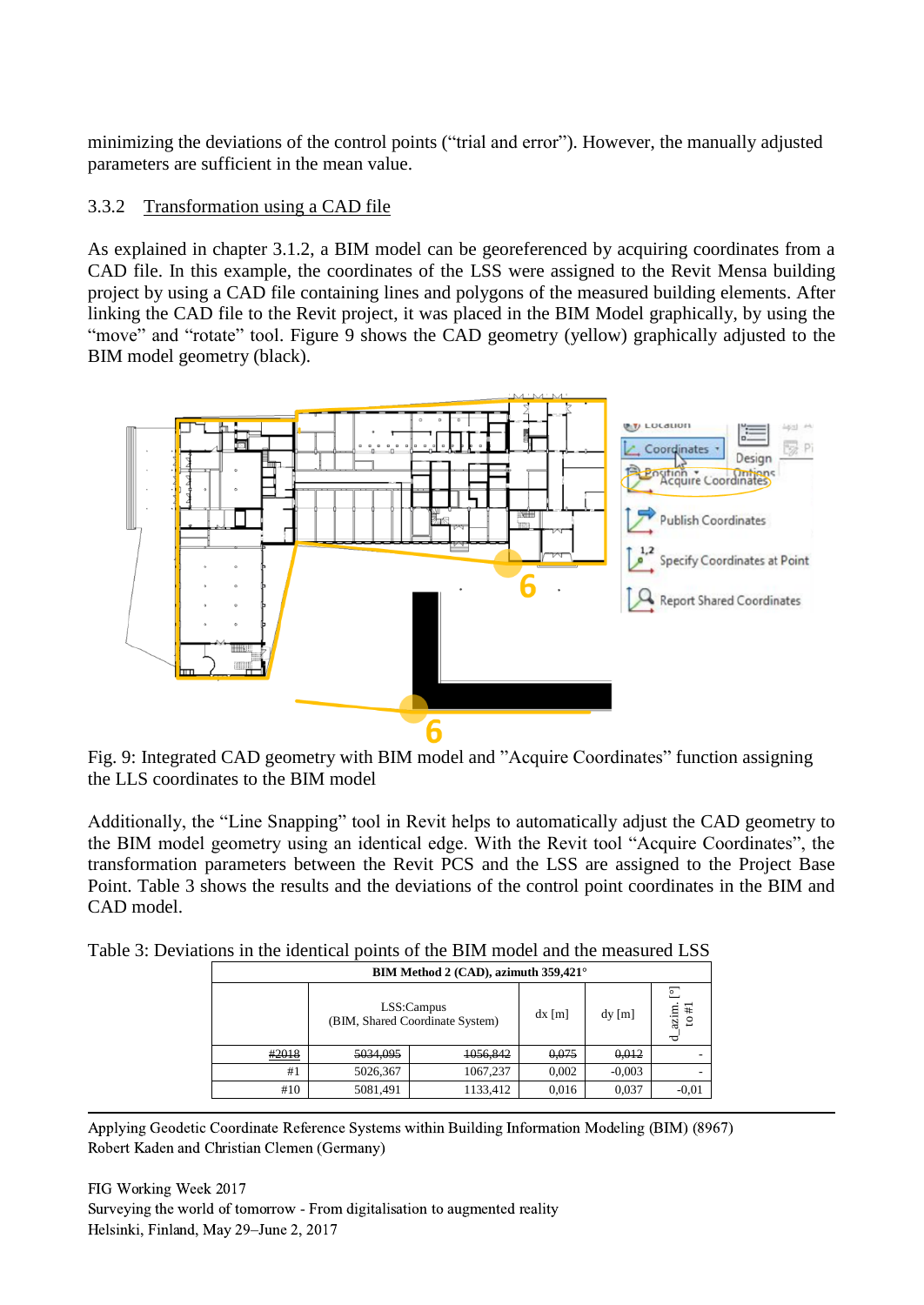| #6    | 5049.281 | 1114.464 | $-0.019$ | $-0.006$ | $-0.02$ |
|-------|----------|----------|----------|----------|---------|
| #19   | 5076.848 | 1049,001 | 0.013    | $-0.064$ | 0.06    |
| #2032 | 5054.155 | 1056.625 | 0.000    | 0.000    | 0.00    |
|       |          | Mean:    | 0,002    | $-0,007$ | 0,01    |

The method of georeferencing a BIM project by moving and rotating linked CAD geometry is straight forward as well. It works purely graphically – control points are only needed in order to find numerical deviations.

#### 3.3.3 Transformation using the Plug-In Autodesk Point Layout

Since CAD and BIM originated in the AEC domain, there is a lack of functionalities which are important for the surveyor's work. In order to bridge the gap, Autodesk provide the plug-in "Autodesk Point Layout" (APL). For georeferencing the Mensa BIM model, the tool "Coordinates" was used to assign the transformation parameters from the Revit PCS to the LSS. First, the desired unit (e.g. meter, millimeter, feet) was selected. However, in the example, it could be recognized that some displayed results are still given in feet, instead of the selected meter. After selecting the unit, the two control points were selected and the corresponding LSS coordinate values was entered. Using APL the azimuth of the transformation was determined by calculation from coordinates – not only by visual adjustment as for the other methods. Using the APL for GIS integration, the BIM model can be georeferenced, neglecting the CRS scale. Table 4 shows the results of the transformation using both methods.

|       |                                                                     | BIM Method 3 (APL), azimuth 359,428°          |          |          |                                                                       |
|-------|---------------------------------------------------------------------|-----------------------------------------------|----------|----------|-----------------------------------------------------------------------|
|       |                                                                     | LSS:Campus<br>(BIM, Shared Coordinate System) | $dx$ [m] | $dy$ [m] | $\overline{\ }$<br>$\frac{\mathrm{d}\_ax\mathrm{im}}{\mathrm{to}\#1}$ |
| #2018 | 5034,021                                                            | 1056,830                                      | 0,074    | 0.012    |                                                                       |
| #1    | 5026,365                                                            | 1067,240                                      | 0,002    | $-0,003$ |                                                                       |
| #10   | 5081,465                                                            | 1133,380                                      | 0,026    | 0,032    | 0.00                                                                  |
| #6    | 5049,295                                                            | 1114,470                                      | $-0.014$ | $-0,006$ | $-0.01$                                                               |
| #19   | 5076,840                                                            | 1049,070                                      | 0,008    | $-0.069$ | 0.06                                                                  |
| #2032 | 5054,155                                                            | 1056,630                                      | $-0.023$ | 0.016    | $-0,02$                                                               |
|       |                                                                     | Mean:                                         | 0.000    | $-0,006$ | 0,01                                                                  |
|       |                                                                     | BIM Method 3 (APL-Geo), azimuth 17,576°       |          |          |                                                                       |
|       | CRS:ETRS89/UTM<br>(BIM, Shared Coordinate System,<br>scale ignored) |                                               | $dx$ [m] | $dy$ [m] | Σ<br>$\frac{\mathrm{d}\_ \mathrm{azim.}}{\mathrm{to}\,\#1}$           |
| #2018 | 5654376.621                                                         | 411229.914                                    | 0,071    | 0,034    |                                                                       |
| #1    | 5654366,042                                                         | 411237,383                                    | 0,002    | $-0,002$ |                                                                       |
| #10   | 5654397,802                                                         | 411317,413                                    | 0,007    | 0,018    | 0,00                                                                  |
| #6    | 5654373,104                                                         | 411289,382                                    | $-0,006$ | $-0.028$ | 0,00                                                                  |
| #19   | 5654419,677                                                         | 411235,778                                    | 0,017    | $-0.062$ | 0,06                                                                  |
| #2032 | 5654395,717                                                         | 411235,967                                    | $-0.033$ | 0,007    | $-0.01$                                                               |
|       |                                                                     | Mean:                                         | $-0,003$ | $-0,013$ | 0,01                                                                  |

Table 4: Deviations in the identical points of the BIM model and the measured LSS

The plug-in was straight forward to use and speeded up the process of georeferencing the BIM model. The numerical results depend on the quality of the two control points. The difference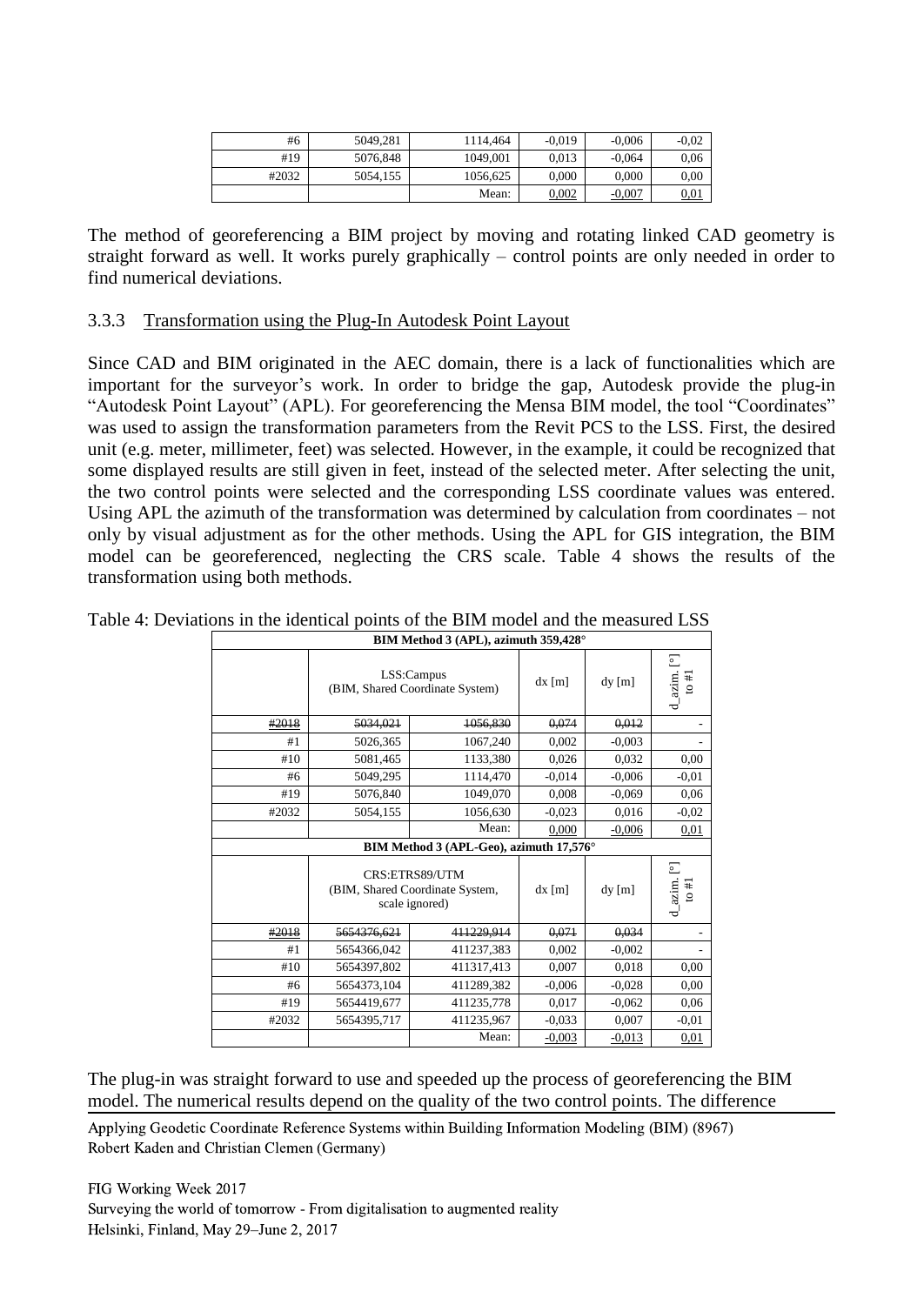between the elevation of the Revit PCS and the LSS or CRS are also part of the property set of the Project Base Point. The elevation can be set manually or within the Autodesk Point Layout plug-in (Schinke, 2017).

# **4. CONCLUSION**

Within this paper, different coordinate systems in the domain of architecture/engineering/construction (AEC) and in the geospatial domain was discussed. Due to this different systems, spatial integration of surveying and GIS data with BIM data requires detailed knowledge of the characteristics of the coordinates. For the spatial integration, methods and models for georeferencing the BIM project using the proprietary software Autodesk Revit 2016 and the open standard Industry Foundation Classes (IFC) was tested and discussed. In addition, also a numerical example of georeferencing an existing building using the Revit functionalities was presented. This paper has shown, that georeferencing BIM projects using the Revit functionalities and the open data model and exchange format IFC is – with a few deficiencies – possible. However, from a geodetic point of view, some enhancements should be make in further versions resp. issues, in order to enable an unambiguous georeferencing.

For example, the definition of the CRS using an EPSG code should be explicitly defined by a specific attribute in IFC. This is essential for a spatially correct integration of IFC files within a GIS system. The "Autodesk Point Layout" (APL) plug-in facilitates georeferencing using two control points and delivers a simple accuracy value in form of the deviation of the distances between the control points (estimated from the BIM model and from the coordinates of the control points). However, in the example, it could be recognized that some displayed results was still given in feet, instead of the selected meter, which may lead to confusions.

### **REFERENCES**

Autodesk Revit Help (2017): Autodesk Revit 2017. Autodesk Knowledge Network, URL: http://help.autodesk.com/view/RVT/2017/ENU/ (15.02.2017)

Autodesk Technical Specialists (2016): Technische Information – Gemeinsam genutzte Koordinaten in Revit, Autodesk Knowledge Network, Issue 01/2016, URL: https://akn-aknsitearticle-attachments.s3.amazonaws.com/c35ed8f4-622c-47ac-bf73-e6d19b9fbbe2.pdf (15.02.2017)

Baldacchino, D. (2013): Navigating Through the Storm Using Coordinate Systems in Autodesk® Revit®. In: Autodesk University 2013

BMVI (2015): Stufenplan Digitales Planen und Bauen. Federal Ministry of Transport and Digital Infrastructure, Federal Republic of Germany

buildingSMART International (2016): Industry Foundation Classes Release 4 (IFC4). Add2, Chapter 8.18.3.1, buildingSMART International Ltd, URL: http://www.buildingsmarttech.org/ifc/IFC4/Add2/html/ (15.02.2017)

 Applying Geodetic Coordinate Reference Systems within Building Information Modeling (BIM) (8967) Robert Kaden and Christian Clemen (Germany)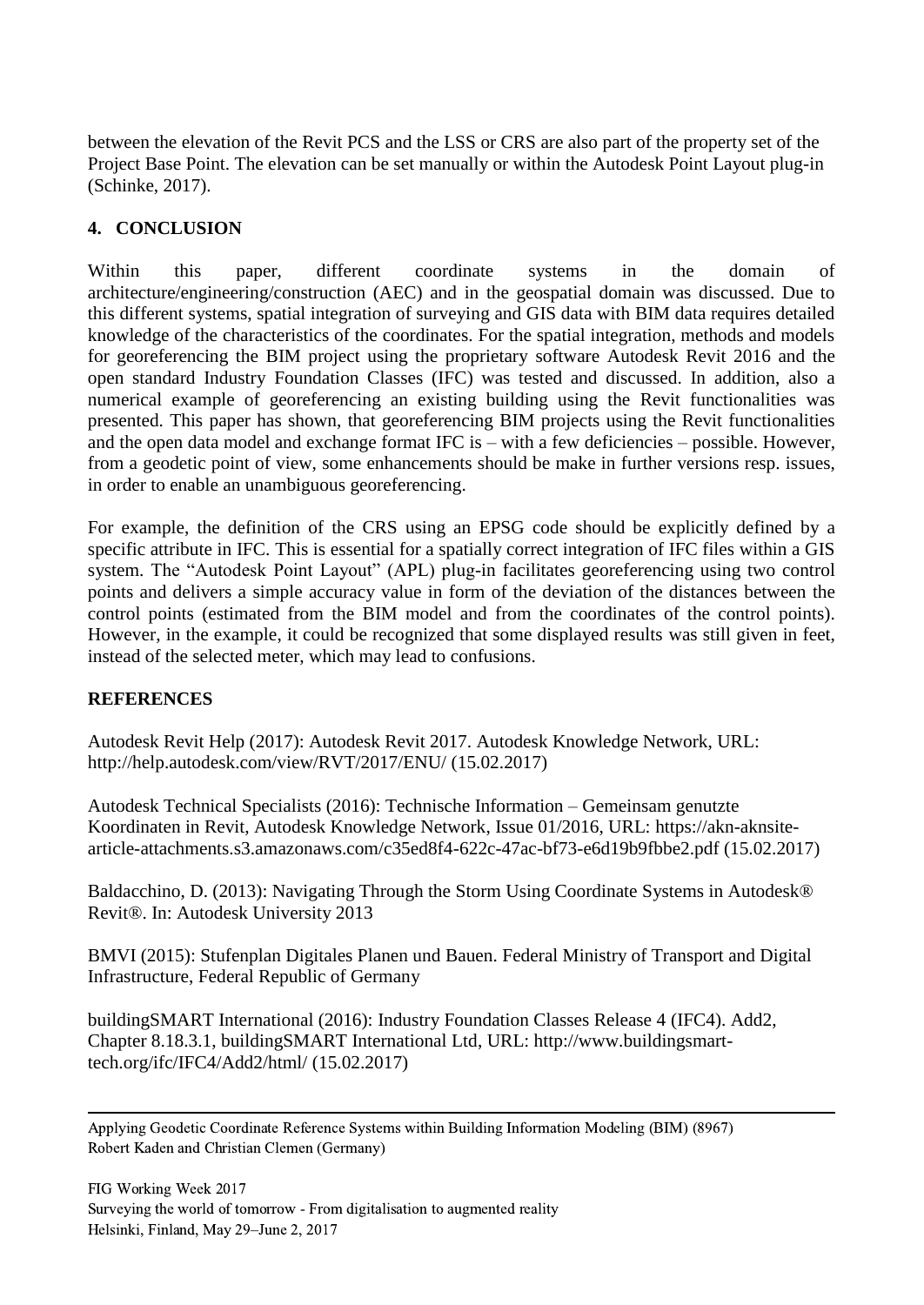Clemen and Manthe (2016): TLS and Building Information Modeling (BIM) - The BIM Project Central Railway Station Hannover. In: Proceedings of FIG Working Week 2016, Recovery from desaster, Christchurch, New Zealand, ISBN 978-87-92853-52-3

GeoBremen (2015): UTM Abbildung – Informationen und Handlungsempfehlungen. Geoinformation Bremen Landesamt, Hansestadt Bremen, URL: http://www.geo.bremen.de/sixcms/media.php/13/UTM\_Abbildung\_Info\_Handlungsempfehlung\_15 0611.pdf (15.02.2017)

Görne, H. (2016): Building Information Modeling (BIM) – Standards der BIM-Methode für vermessungstechnische Leistungen. Master Thesis, Faculty of Geoinformation, Dresden University of Applied Sciences

ISO19111 (2007): Geographic information - Spatial referencing by coordinates. International Organization for Standardization

ISO16739 (2013): Industry Foundation Classes (IFC) for data sharing in the construction and facility management industries. International Organization for Standardization

Schinke, M. (2017): Building Information Modeling (BIM) für Vermessungsingenieure – Durchführung und Dokumentation einer Absteckung mit offenen Standards (IFC). Bachelor Thesis, Faculty of Geoinformation, Dresden University of Applied Sciences

Stieler, C. (2013): Bauklimatische Untersuchungen zur Mensa Reichenbachstraße auf der Grundlage einer Gebäudemodellierung mit der BIM-Software Revit Architecture. Diploma Thesis, Faculty of Geoinformation, Dresden University of Applied Sciences

JAG3D (2016): Java Graticule 3D. Open Source Geodetic Network Adjustment Sorftware, URL: http://wiki.derletztekick.com/javagraticule3d (15.02.2017)

### **BIOGRAPHICAL NOTES**

Robert Kaden, born 1979. Graduated in 2009 as a M.Sc. in Geodesy and Geoinformation Science from the Technical University of Berlin. From 2009 to 2012 he was an Reseach Assistant at the Department of Geodesy and Geoinformation Science, Technical University of Berlin and from 2013 to 2015 at the Chair of Geoinformatics, Munich University of Technology. He then worked as a office manager for the Surveying Company Kaden in Dresden. Since 2016 he is Postdoc at the HTW Dresden, University of Applied Sciences.

Christian Clemen, born 1976. Graduated in 2004 as a Dipl.-Ing. in Surveying from the Technical University of Berlin. From 2004 to 2010 he was an Assistant at the Department of Geodesy and Geoinformation, Technical University of Berlin. He then worked as a GNSS software engineer for Alberding GmbH, Wildau. Since 2013 he has been a full professor at the HTW Dresden, University of Applied Sciences. Within FIG he is national delegate for commission 10 and chairing the JWG BIM.

 Applying Geodetic Coordinate Reference Systems within Building Information Modeling (BIM) (8967) Robert Kaden and Christian Clemen (Germany)